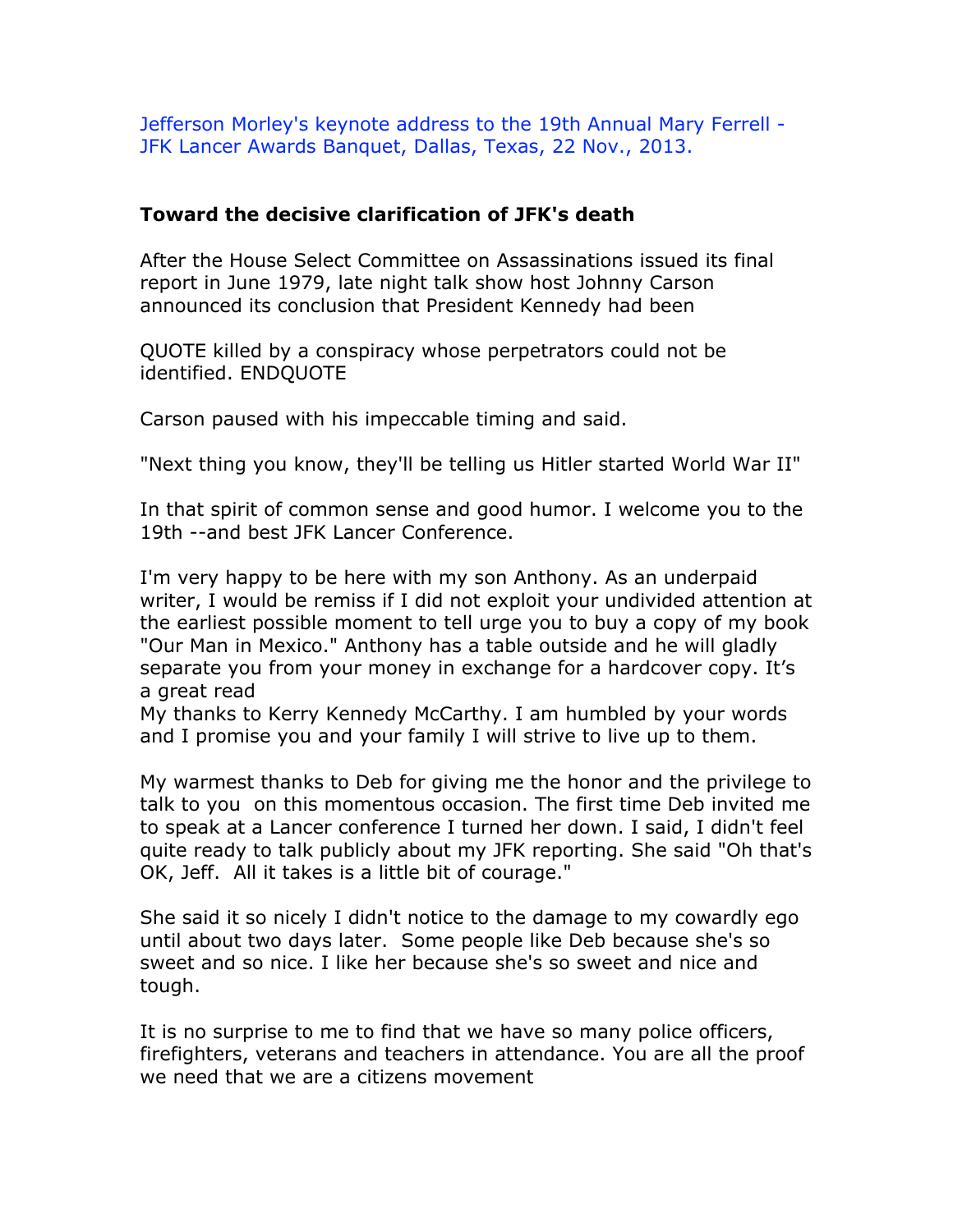You represents the best of our movement and a movement is what we are: a citizens movement that speaks up for historical truth. Unlike our friends who met in Dealey Plaza this afternoon we are not afraid or ashamed to talk about the causes of the President Kennedy's wrongful death. Like other movements that challenge entrenched governmental power, we are frequently dismissed or demonized our work distorted or ignored. And yet, as every opinion poll on the subject confirms, we retain our influence and the allegiance of the majority of Americans.

But, of course, our work is not done. And that is what I want to talk about. Where do you we go from here? Tens of millions of people around the world are remembering the death of President Kennedy in this city 50 years ago. The continuing challenge we face is to explain why JFK was killed. And this—let's face it—we have not done.

I have friends who tell me they know the answer to the question who killed JFK? I have tried to believe them. I would like to believe them. But I cannot. So I have sought a more credible story. Everywhere I go I meet people who thank me for my reporting and encourage me to continue. In my moments of discouragement, which I confess, are frequent, these kind words from strangers from all walks of life sustain me. So thank to you for coming to Dallas for the commemoration for a terrible national tragedy and thank you for listening tonight.

I want to reflect on how I got here, what I learned, and where we are headed. My goal is to bring us together in a worthy and ambitious endeavor. To achieve a decisive clarification of President Kennedy's assassination before November 22, 2014, before we meet again a year from now.

Is this possible? I think it is.

## PAUSE

But before I tell you why, let me tell you where I was fifty years ago today,

I was about this big. I was sitting in Mrs. Whitman's kindergarten class at the Wilson School in suburban St. Louis near Washington University where my mother was a graduate student. Another teacher burst in the room and said the president had been shot, and she burst into tears. It was the first time I'd seen a grown up cry,

I don't remember much else about that time, except I have a vague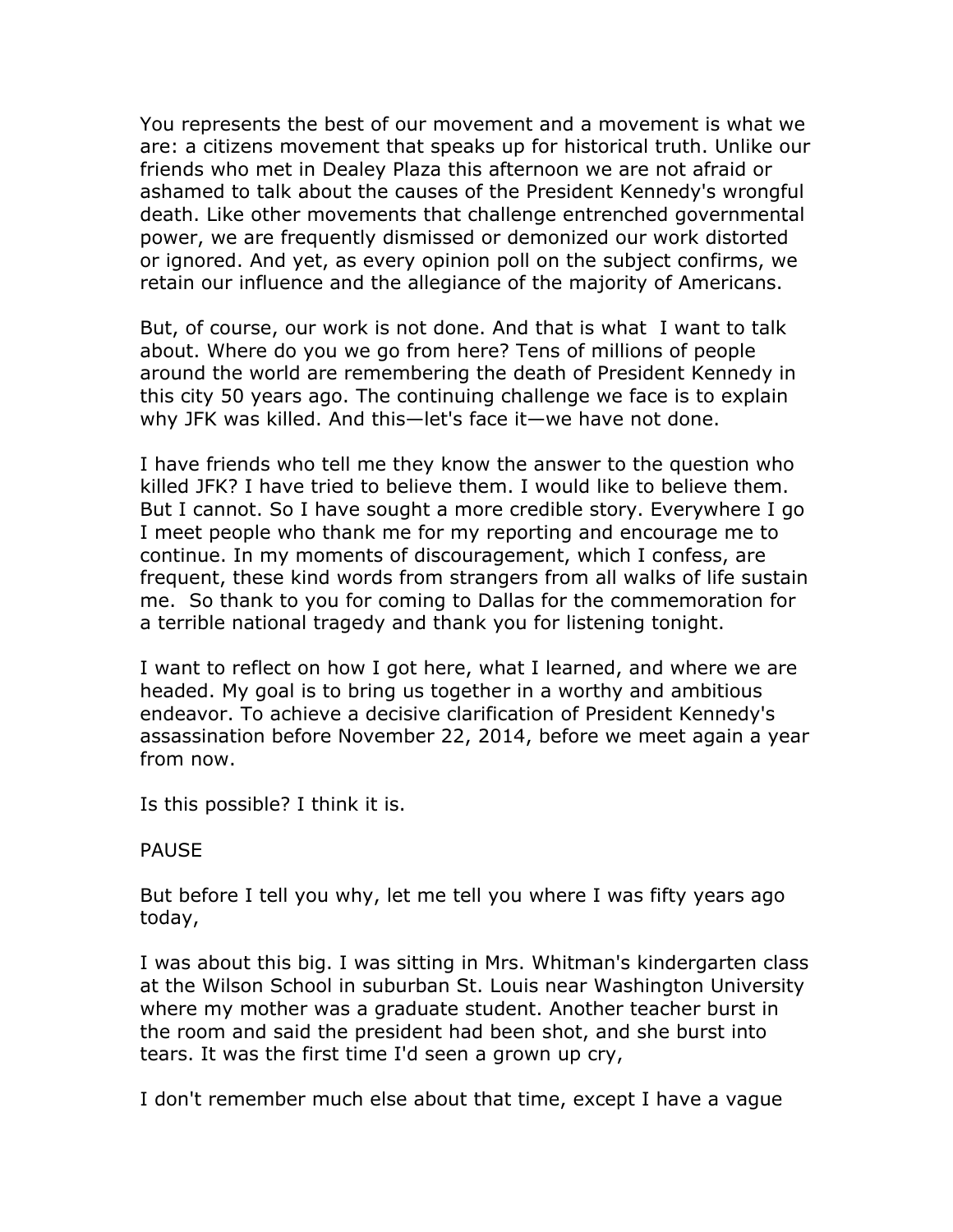recollection of people gathered around our black and white Philco TV. I don't recall hearing the name John Kennedy or Lee Harvey Oswald or Jack Ruby although I know I must have.

I only remember knowing that something important had happened and I didn't know what it was. I think that insight was carved into my childish psyche where it remains to this day: something important happened and I still don't know what it was.

I grew up in an era of assassinations, though unlike some of you I was too young to have my heartbroken by then. I was ten years old when Martin Luther King was killed. I knew that was important because I had figured out that the Lutheran church down the street was named after him. A man named James Earl Ray was arrested.

Then Bobby Kennedy was killed. I didn't know much about him except he was President Kennedy's brother and he was cool and had long hair. A man named Sirhan Sirhan Sirhan was arrested.

When I was in high school Gerald Ford dodged a bullet from Squeaky Fromme and then another from Sarah Jane Moore.

I was getting interested in politics at the time and I simply assumed that when people ran for president, some of them would get shot, usually by someone with three names. The names were weird but assassination was normal.

It was so normal that when I majored in American history and wrote a senior thesis about Arthur Schlesinger's role in JFK's White House. I don't recall devoting a moment to thinking about the end of JFK's presidency. It just happened. It was normal.

My deeper understanding of assassination in America was born at the movies. I found myself gravitating to movies with assassination themes. The first was Alan Pakula's "The Parallax View," the original paranoid thriller in which the reporter who discovers the conspiracy is blamed for it. Pakula's next movie, "All the President's Men" had a more optimistic picture of the newspaper reporter's destiny and I knew what I wanted to do in life. Be an investigative reporter for the Washington Post.

As a college student I saw "Taxi Driver," in which Robert DeNiro plays a loner and a nut who takes a shot of Kennedy's-style candidate who mouths political banalities.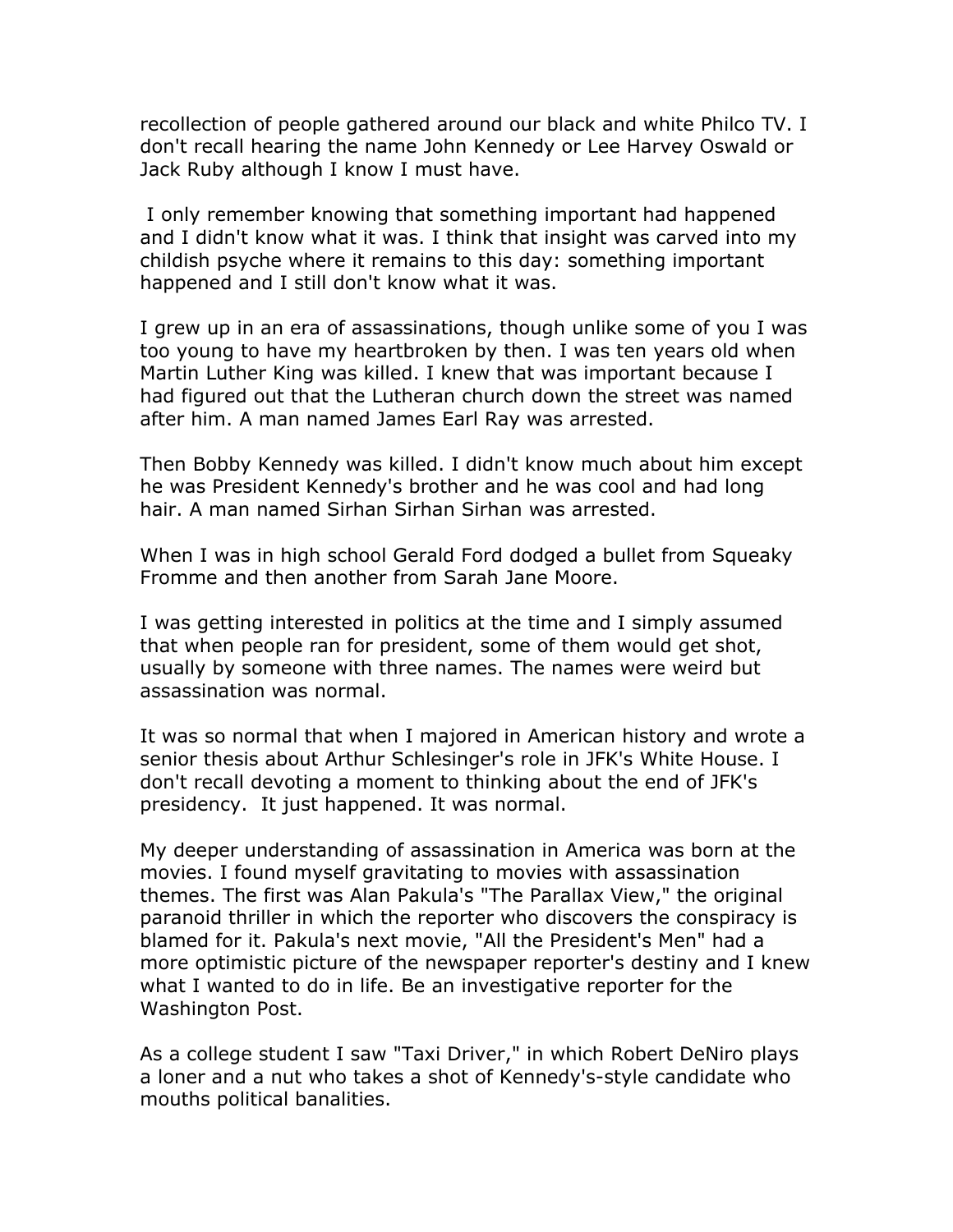And it seemed to me that both types of scenarios—the conspiracy and the lone nut--were realistic and plausible. After all, "All the President's Men" was based on fact; Woodward and Bernstein had pierced the surface politics to find the conspiracy below.

But "Taxi Driver" rang true too. Not long after Bobby Kennedy was killed my family had moved to New York City, which was then a kind of feral place where irrational people and pointless violence were common, visible and menacing. I didn't doubt the reality of lone nuts because I had seen a few.

As I came of age and pursued my journalistic ambitions, what interested me was NOT the details of any of JFK's assassinations but the way that people made sense of it. The dichotomy of conspiracy and lone nut presented two different ways of thinking about political reality. It was my dichotomy that fascinated me and brought me back to JFK's assassination.

The year was 1983. I was a twenty five year old junior editor at Harper's magazine and I realized it was the 20th anniversary of JFK's assassination. I thought it would be interesting to get one of my favorite intellectuals, Christopher Lasch, to write about it Lasch was a bracing social critic and historian, combining both liberal and conservative impulses and I was curious about what he would say since I hadn't made up my mind. He agreed to write the piece and it appeared thirty years ago. In the piece, called "The Life of Kennedy's Death," Lasch argued that the lone gunman theory was implausible and that JFK had been killed by some kind of conspiracy. He didn't attempt to say who was responsible, merely that Americans should own up to the fact.

And I recall we got an indignant letter from New York Times columnist Anthony Lewis to which Lasch responded acerbically. I was intrigued that two intelligence writers who I admired could view reality so differently. What accounted for that?

In the years that followed I began delving the vast literature of JFK's assassination and several things impressed me. First of all, there weren't very many good books on the subject. Second, the two best contradicted each other.

William Manchester's Death of President reported without the shadow of a doubt that Lee Oswald had killed President Kennedy and Tink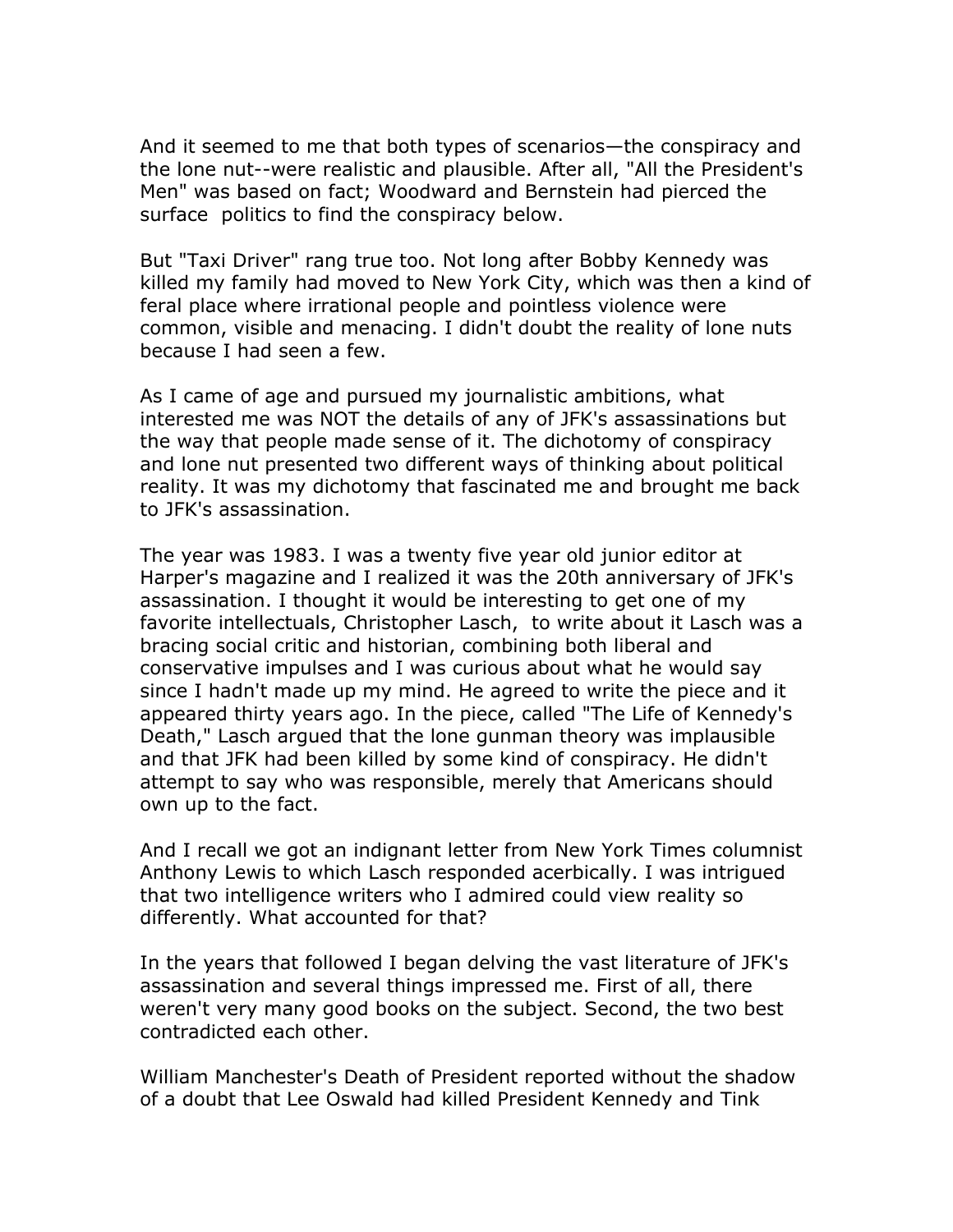Thompson's Six Seconds in Dallas, which showed that there were many good reasons to doubt that Oswald was solely guilty.

Third, I saw no way to resolve the contradiction, save to read more books, which just made my problem worse. As I read more and more—David Lifton and David Groden, Mark Lane and Priscilla McMillian, Mort Sahl and Arthur Schlesinger—I had the sensation that the lone nutters and the conspiracy theorists were like two kids on a teeter totter. One up, one down. The other up, the other down. Before long I had motion sickness and inclination to write about the JFK story.

And so I went about my business. In the 1980s, I devoted my reporting to the hottest story in Washington: the civil wars of Central America and especially the role of the U.S. government in supporting the military government of El Salvador. Many in Congress and the press said the U.S. should not support a government engaged in what can only be described as state-sponsored terrorism against a leftist guerrilla movement. Others said the U.S. government should support that government and seek to curb its human rights abuses.

In my reporting I discovered the role of the CIA and the Pentagon in organizing the system of military death squads that sought to liquidate the leftists and anybody else who opposed the government. Through interviews and declassified records I came to see the doctrinal and logistical underpinnings of the state terror system. The role of the State Department was to convince the world that the U.S. government was seeking to reduce the use of the terror which it sponsored.

I also learned of my naiveté. I thought that reporting the facts of the matter would change people's' minds. I learned, to the contrary, that the reporting of these facts often lead people to deny that they were facts at all. I learned that people do not use facts to create their understanding of the way the world works. They use their understanding of the way the world works to create their facts.

To the extent I retained an interest in JFK, it was on the dynamics of public opinion, I wrote about the popular culture of the Kennedy assassination. In a piece for the Los Angeles Times in 1991, I depicted that JFK's assassination as a kind of Rorschach test of the American mind. How we make sense of November 22, 1963, I wrote, "is shaped, consciously and unconsciously, by our premises about the U.S. government and the way power is exercised in America.

"Those six seconds of gunfire in Dallas' Dealey Plaza serve as an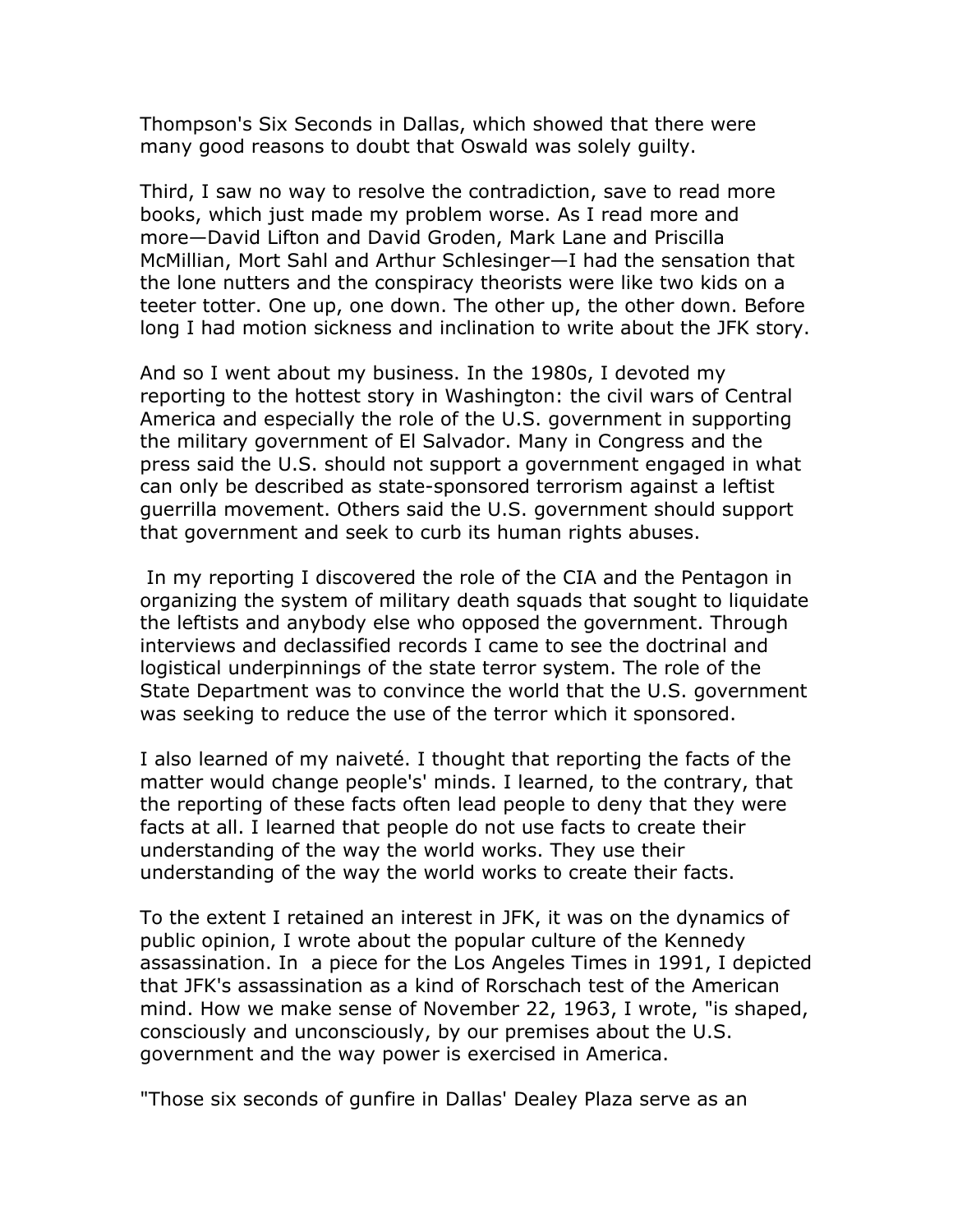enigmatic ink blot into which we read our political concerns."

My premise was simple: Tell me what you think about the U.S. government and I'll tell you what think about JFK's assassination.

If you have a lot of confidence in the integrity and competence of the federal government and major media organizations, you would likely agree with the official theory of a lone gunman. If you suspect there fear the power of the government or believe there are hidden centers of power in America, you would likely suspect conspiracy.

This remains true today and I think it is why JFK's assassination is so relevant today. The JFK story is THE enduring indicator of our collective suspicions of the legitimacy of our national security government.

I'll return to this point in a minute.

[pause]

It wasn't until I joined the Washington Post in the fall of 1992 that I began to think of actually reporting on the assassination itself. The Post itself had taken the lead in attacking Oliver Stone's movie, even before it came out and hostility to the conspiratorial point of view ran high, although in newsroom discussions I could tell that there was no relation between vehemence and knowledge. Some of the loudest voices denouncing Stone came from people who, I could tell, knew less than I did about the JFK story. And I knew that I was no expert.

In the debate over Stone's movie, I felt had nothing to add. I could not possibly produce an interpretation of the crime as powerful as Stone's. My colleague George Lardner had already taken a hard look at Stone's facts. I had nothing to add there.

But when Congress passed the JFK Records Act in October 1992, I realized I had my opening. The law was the direct result of Stone's provocative vision. And let me just take a moment to thank him. Even his harshest critics should have the decency to acknowledge that he is personally responsible for rescuing the government's records of the early 1960s from custodians of secrecy and returning them to the American people. about who killed JFK. Thank you Oliver.

With the JFK Records Act, I could write about new information, not old theories.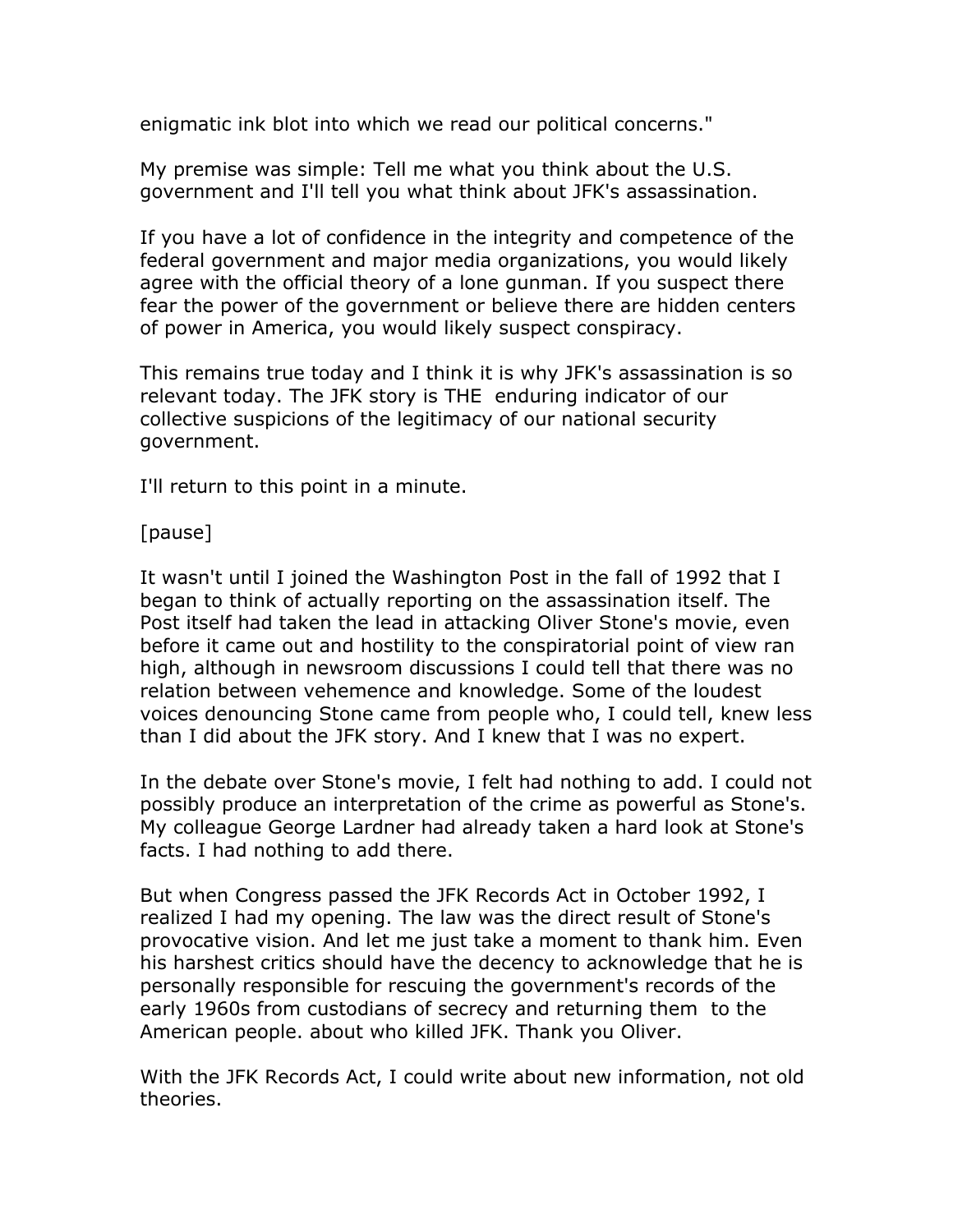I set my goals, narrowly and modest goals. I would stay away from theories and stick to facts. I wasn't looking for the proverbial "smoking gun," a fool's errand if there ever was one.

I was looking for a good story about the CIA. I wasn't going to figure out "Who killed JFK?" I was going to find someone who knew who killed JFK.

I didn't have a theory that the CIA was responsible. I didn't assume it. I didn't rule it out. I knew from my reporting in Central American that I could not dismiss the possibility of CIA involvement. An institution that would orchestrate the murder of thousands of civilian noncombatants and hide its actions behind of veil of secrecy, obfuscation and propaganda could be an institution capable of orchestrating or condoning the murder of a single man, even a president.

My method was time-tested. I was going to ask a variation on the basic question that Woodward and Bernstein asked in "All the President's Men." They asked: What did the president know and when did he know it?"

My question was, "What did the CIA know about Oswald and when did they know it?"

And that has been my subject ever since.

Answering these two questions lead me to an interesting group of people who barely figured in the vast literature of the assassination before the 1990s

These questions lead me to Jane Roman, the aide to CIA counterintelligence chief James Angleton. She knew about Oswald in November 1959 when she opened the CIA's first file on Oswald

She thought Oswald acted alone but revealed that certain CIA officers had a keen interest in Oswald just seven weeks before the assassination.

These questions lead me to the story of Win Scott, the Mexico City station chief. He knew about Oswald in October 1963. He knew the CIA had deceived the Warren Commission and thought Oswald was instrument of a KGB conspiracy.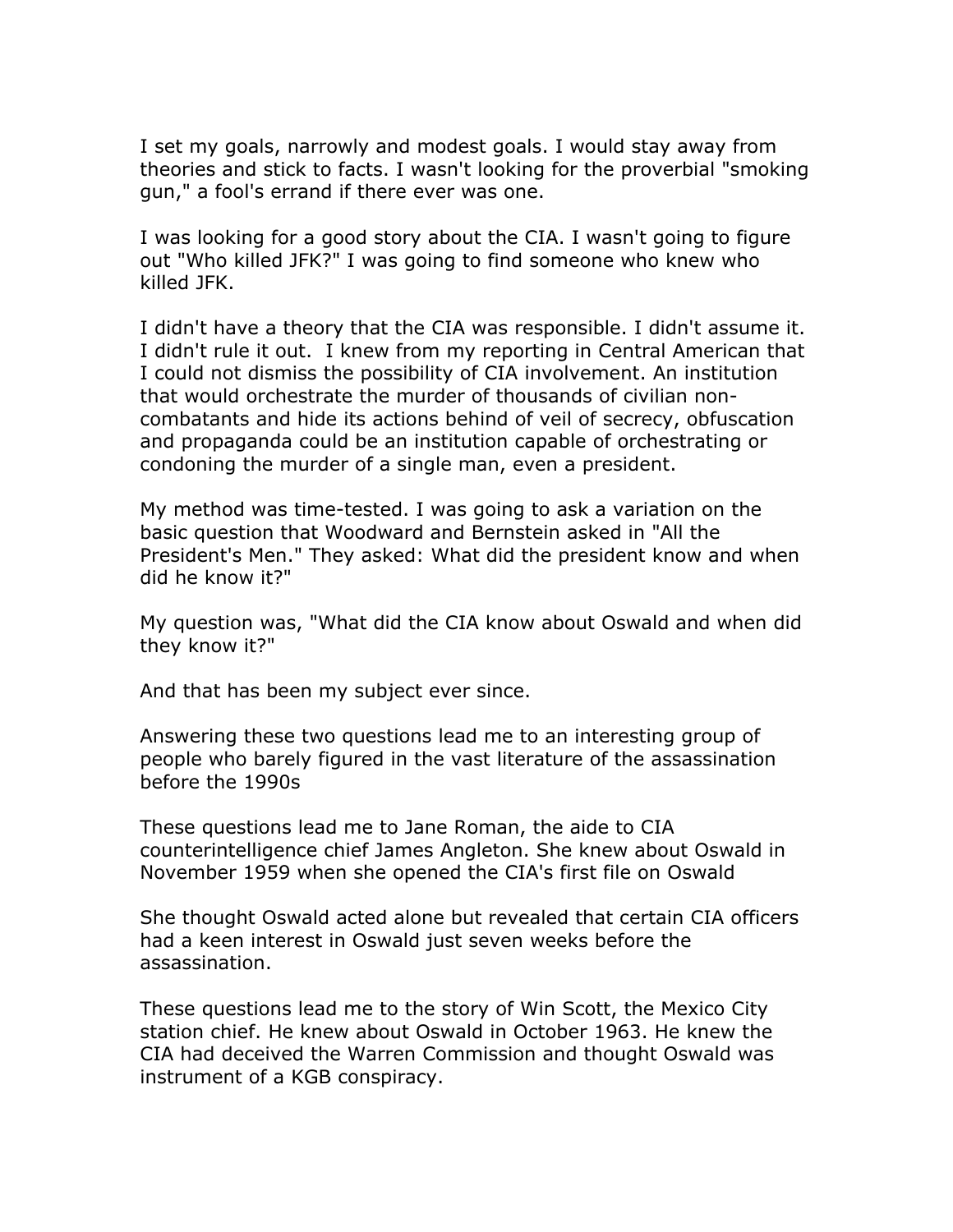They led me here to Dallas where I interviewed Anne Goodpasture, Scott's proverbial right-hand man in 2005. She thought Oswald acted alone but admitted that a tape of Oswald—or of someone identifying himself as Oswald—had survived the assassination.

These questions lead me to John Whitten, the Mexico desk chief, who sought to investigate Oswald's Cuban connections after JFK's death. He knew about Oswald in October 1963. He thought Oswald acted alone but revealed a proper investigation had been thwarted by Angleton.

These questions lead me to George Joannides, the covert operations chief in Miami, whose assets among the Cuban exiles publicized Oswald's pro-Castro politics, and who resurfaced in the 1970s to stonewall Congress. We still don't know what or when he knew about Oswald because the CIA fought me in court for ten years to prevent me from see his reporting from 1963.

And my lawsuit seeking Joannides files lead to a sworn deposition form an Agency official who disclosed for the first time that the agency retains 1,100 assassination-related records that it had no intention of making public—in any form.

I reported as much in JFK Facts last May and the revelation is finally beginning the pierce the consciousness of the Washington press corps.

I'm glad to say that this week White House reporters asked the White House for comment on this trove of secrets. They didn't get an answer but at least they are starting to ask the right questions. Bout time.

Collectively, these stories built on the foundation of fact established first by Sylvia Meagher and Mary Ferrell, then reinforced by Gaeton Fonzi, John Newman, and Anthony Summers to give us a new understanding of the CIA and the accused assassin. To Sylvia, Mary and Gaeton, whom I never met, I can only say thank you. I couldn't have done it without you.

We can now say without fear of contradiction that senior CIA officers knew much more about the accused assassin in the weeks before JFK's assassination than the American public ever knew and that there was no unanimity among them about Oswald's sole guilt.

The CIA concealed this information even from colleagues;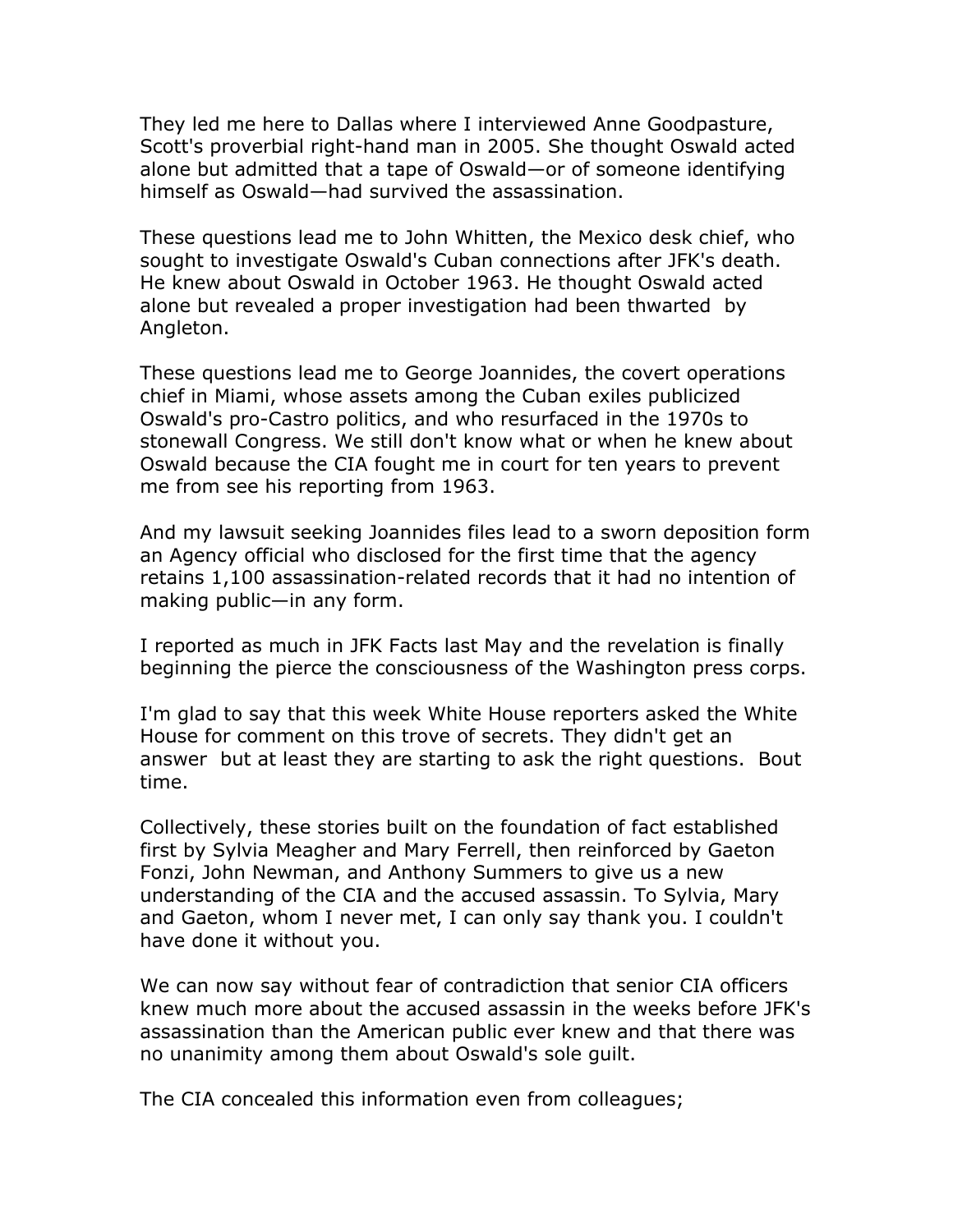The CIA lied about this knowledge to the Warren Commission and the public in 1964;

The CIA subverted the congressional investigation of 1978;

and that the CIA retains tens of thousands of pages related to JFK's assassination that it has never made public.

But what do these facts mean? When I recently shared these facts with a well-known one journalistic acquaintance he assured me that they were evidence that the CIA had "royally screwed up" but such "loose connections" did not prove a conspiracy.

I agreed they didn't prove a conspiracy. I suggested they proved that the CIA was still hiding something relevant to understanding the causes of the assassination. He pooh poohed the idea. I asked him if I could quote him. He said no.

I confess I felt one of those moments of discouragement. I guess I succumbed to my youthful hopes that facts might shape understanding.

They don't.

[pause]

"Why is this so important to you?" an NPR talk show host asked me earlier this week. And I confess I felt another moment of discouragement and irritation.

I said "Mister. You live in this country. Somebody killed the president in broad daylight and you and I really don't know who was responsible. The government and the national security agencies have told a story that there are many good reasons to doubt and that most of your fellow citizens don't believe.

"I know it happened a long time ago. But in case you hadn't noticed, the government and those national security agencies have the same credibility problem today.

Its the same government claimed, at least during the Bush administration, the right to torture its perceived enemies;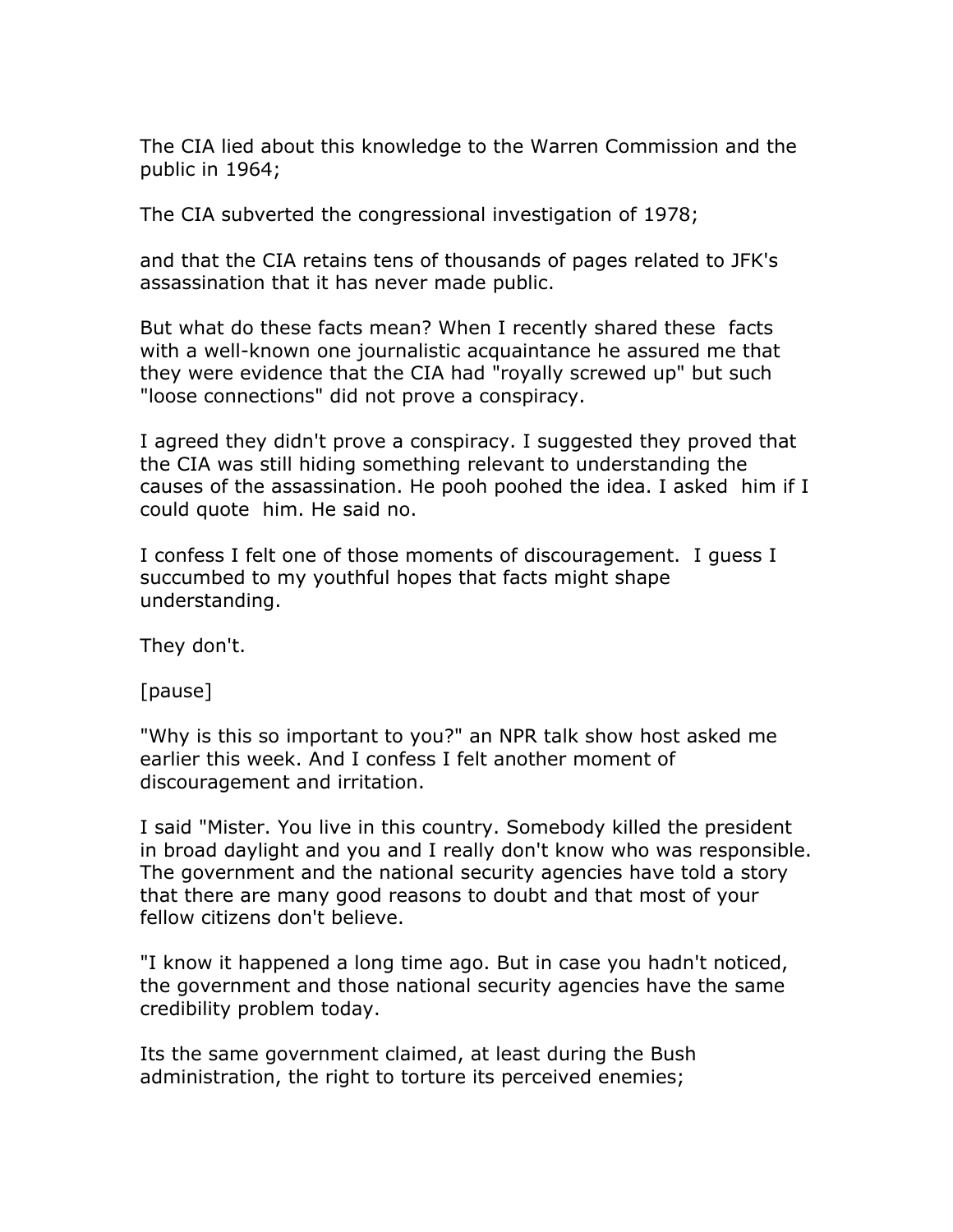that still claims the right to violate the 14th amendment and assassinate U.S. citizens without due process,

that claims the right to violate the 4th Amendment by engaging in mass surveillance without a warrant;

that lied about its mass violation of the 4th amendment and continues to persecute journalists and whistleblowers who revealed the lie.

And the same government that has—let's face it--has royally screwed up urgent plans for universal health insurance.

"So the problem of who killed JFK is important to you and me both. It's a problem of constitutional and republican government and JFK suspicions are the indicator that it remains in jeopardy. You just prefer to not think about it, because the problem is so damned daunting. That's an impulse which I can well understand. But I just can't share. "

## PAUSE

Actually, I didn't say that. I just wish I had.

I didn't say it because I didn't want to sound self-righteous and I wanted to say something constructive. And I tried but I wasn't so clear and concise. And afterwards I realized that the reason I was irritated, not by the question, but by my lack of a clear quick answer. I was, in short, hurting a sound bite.

The question, "Why does the JFK assassination still matter?" is intimately connected with the question of "What are we going to do about it?"

And in a world where public discourse is dominated by sound bites, we need some.

So what I'm going to do about it is suggest some better sound bites, not for the sake of being clever and being right ,but for the sake of advancing a specific and concrete agenda, for the sake of getting the goddamn JFK problem out of my life before I return to Dallas next year.

[PAUSE]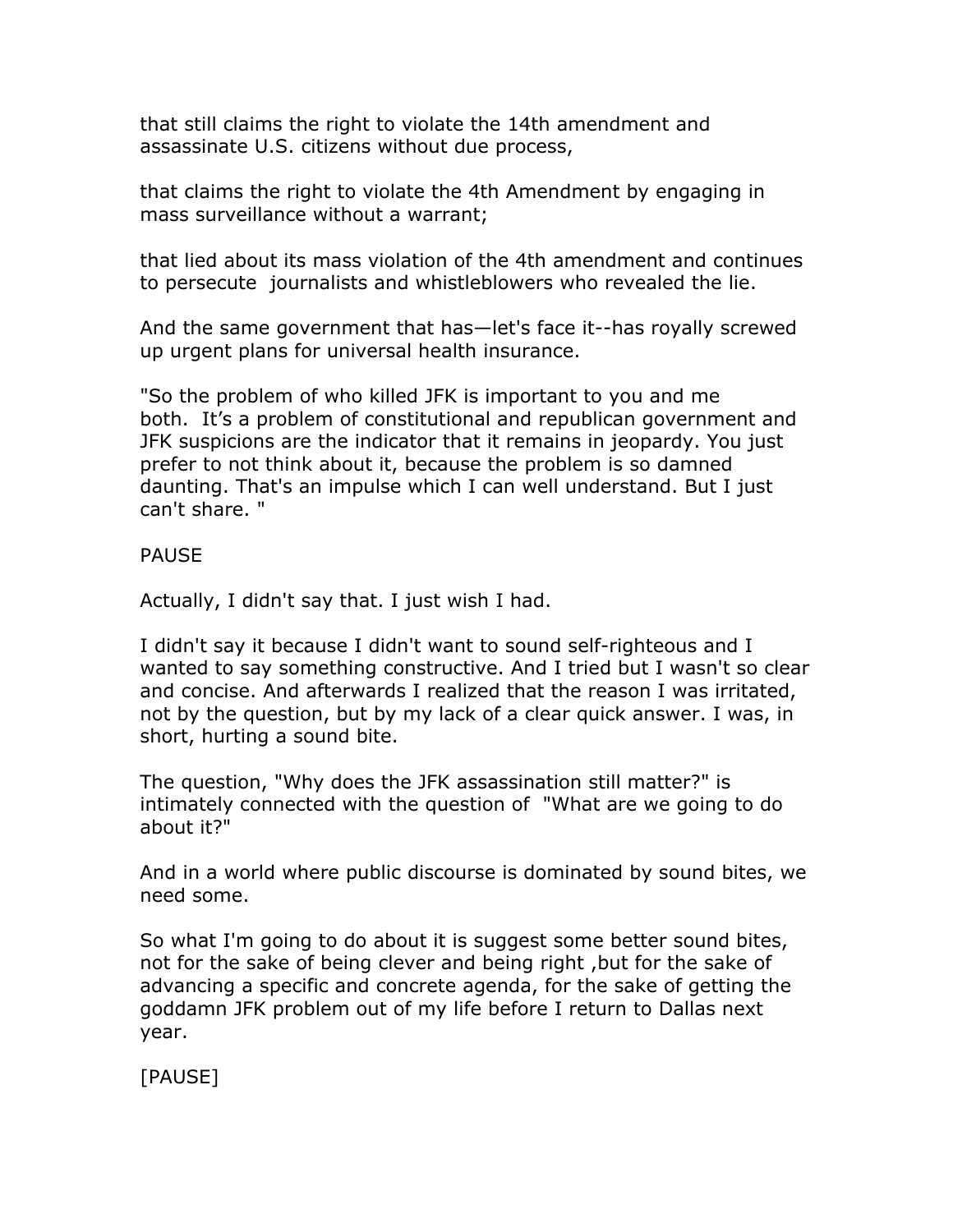Is it possible? Like I said I think it is. I see signs of progress. Like John Kerry expressing serious doubts about the theory of a lone gunman. Like a White House reporter asking Jay Carney about the CIA's secret JFK records. Like a prime time Fox News special casting doubt on the official theory of a lone gunman. Like CNN picking up on Bill Kelly's important work on the Air Force One tapes. Like ten thousand people A DAY clicking on JFK Facts for the past week.

I know I know I could cite a dozen counterexamples but you know what? I'm not going to.

The way I look at it I'm going in to a street fight to defend the life and legacy of John F. Kennedy. I'm not going to beat myself up before it starts. I look out in this room and I see a lot of friends who've got my back. I look at the polls and I've got a majority of the American people behind me. I look at my speed dial, and I've got Oliver Stone AND Deb Conway by my side.

## PAUSE

I kind of like my chances.

The way I look at it we have another years of sustained attention to the JFK problem. From now until the 50th anniversary of the Warren Report, people are going to be talking about JFK's assassination, about the limited coverage of this year's anniversary, about the enduring questions, about the secret records and popular disbelief. Of course, major news organizations, invested in the political status quo and unsettled by the disturbing historical record of the assassination are not going to pursue the story. But if you haven't noticed those organizations are losing their dominance to the disruptive forces in a networked world in which anyone has the means to reach a mass audience. So let's not forget we have the motive, the means, and the opportunity. I will continue to pursue the story. I know Bill Kelly will. I know Deb Conway will. I now Jim DiEugenio will. I know Russ Baker will. I know Joan Mellen will. Let's be a disruptive force and we can prevail.

So what do we do?

First, understand that we live in a new world, the world we are pasing on to our young people. It is tempting to complain about the unfair coverage, the attempts to marginalize and demonize, the ridicule and the silence. But we need to understand such defensiveness and denial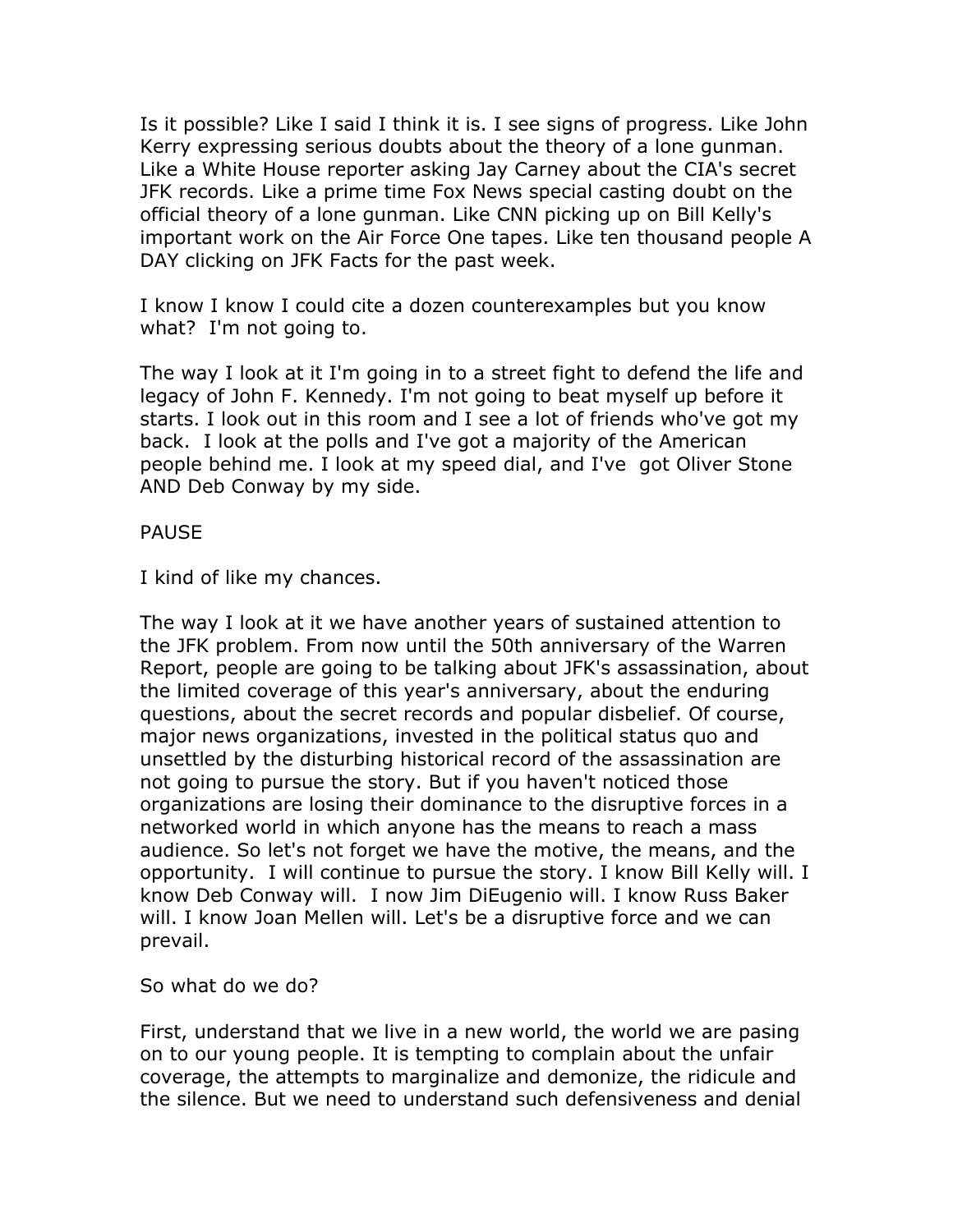as the last gasp of the old order. We have seen the Internet sweep away the power of entrenched interests in less than two decades. We can do the same.

The Internet has abolished the power of the gatekeepers who controlled the history of the JFK assassination for too long. The record of the JFK story is now available to everyone who wants it and we are in a much better position to influence the distribution of the real historical record than every before. I checked my Web site an hour ago. Five hundred people a minute were vistiing. That's more people than are in this room. Every minute.

If a young person wants to know the real history of JFK's assassination, where do they go? Not to the government: the National Archives Web site, which has a couple of hundred JFK records available online. Not to the private sector; the major news organization have collections of stories but they don't have the records themselves. No, the student of the JFK assassination goes to civil society, to us, to the Mary Ferrell Foundation Web site, created by my friend Rex Bradford.

Second, we need a new mental paradigm. The Internet elevates our power and our mission. We are a research community but we can become much more. We can, in next year, become a civil society movement empowered by the Internet.

The internet has provided the means for ordinary people to attack and penetrate the overweening and illicit system of secrecy that controls information that rightly belongs to the people, and not just the history of Kennedy's assassination but many areas of our history. We need to study the origins and the tactics of Wikileaks and Edward Snowden to understand how we too can wield disruptive power against the selfinterested narratives of the national security agencies.

Third, we need a new entrepreneurial attitude to drive our new status. We are Edward Snowden, the ordinary man who says enough is enough. And they are General Clapper, the once-powerful functionary discredited and disgraced by the exposure of his lies.

We are Netflix, streaming new information on demand into every household that wants it. They are Blockbuster, a legacy franchise waiting for customers to come to them, destined for bankruptcy though they don't know it yet.

Fourth, we need to direct our empowered and entrepreneurial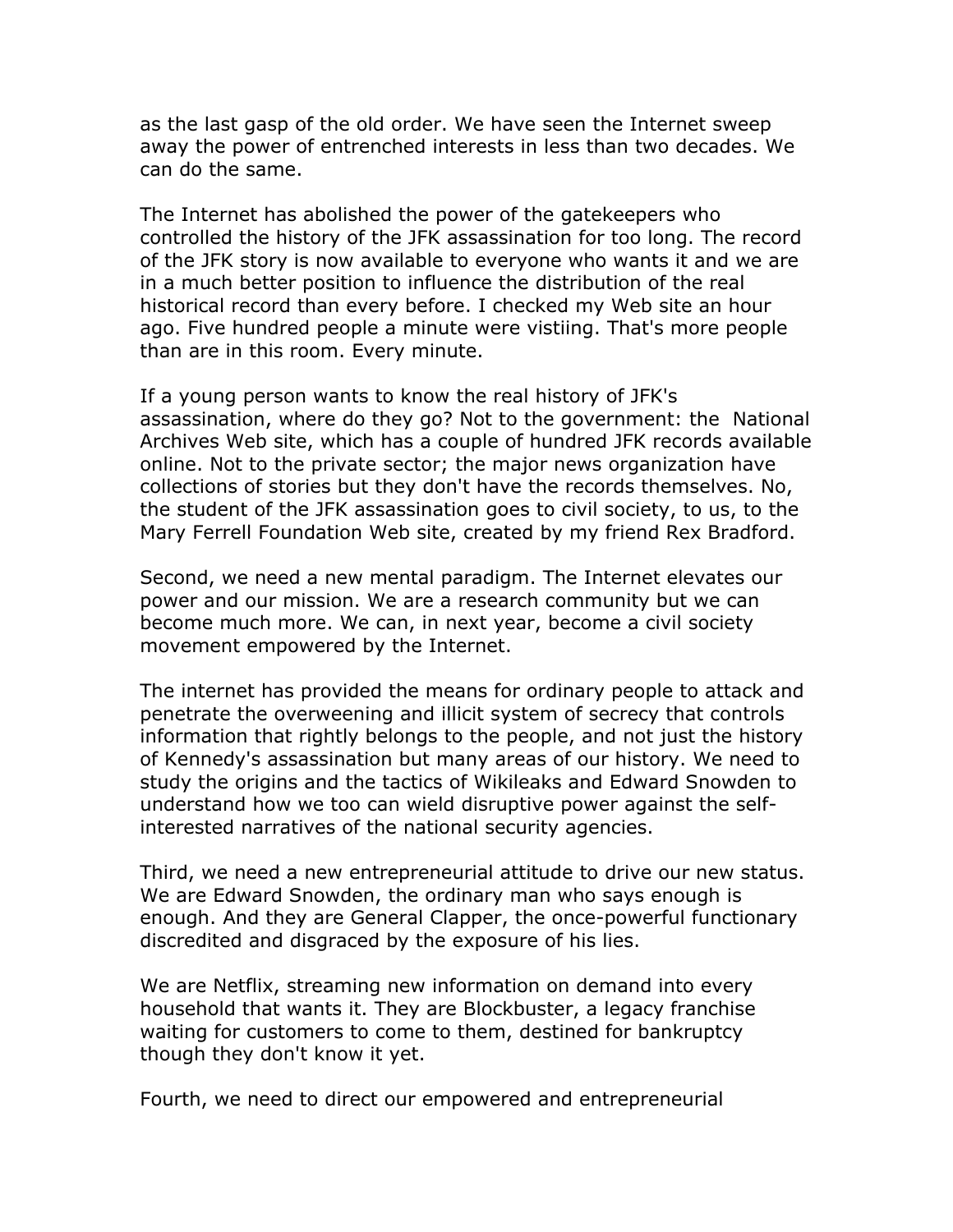movement in actions to move public opinion. It is the only way to transcend and defeat the attempts to marginalize us. To complain is to lose. Let me say that again. To complain is to lose.

Did Martin Luther King spend his time saying the many racists who opposed him were cynical and immoral people imbued with unjustified superiority and indefensible arrogance? He could have. But he didn't often waste his breath. And our opponents in the struggle for public opinion are nowhere near as heinous as King's foes. He recognized that among his foes were a wide variety of people, some cynical, some fearful, some persuadable, and some hopeless. That' how I look at the partisans of the official theory.

He sought to persuade them by concrete actions that showed the world about the indefensible and hypocritical nature of their position. He sought to move them by appealing to the better angels of their character, even though some of them had no better angel. But others among his foes, who did have better angels or who wanted a better angel, could hear his message and not be threatened by it, could reconsider in the quiet of their conscience, and so, eventually, slowly, gradually but definitively, change their minds.

Fifth, we need to channel our newly empowered and entrepreneurial message into message into concrete action that can persuade and force change.

I propose two actions here.

We need a sustained and focused attack on the secrecy system that denies the people their history. In my lawsuit Morley v. CIA, my attorney, my counselor, my friend Jim Lesar has shown what one man, alone and unaided, can do. We need more Jim Lesars. We need to conceive and execute an ambitious legal strategy that aims to liberate the remains secret records of the JFK assassination--in the next year.

We need to come together with a single coherent alternative to the official theory that most people doubt for good reason. We need, I think, a civil society response to the Warren Commission. We need another report on the assassination of the president, not one compiled by four lawyers working at the mercy of the FBI and the CIA and the White House, but by civil society.

We need a crowd-sourced, data-mined, fact-checked, downloadable, account of how and why President Kennedy was killed and we need to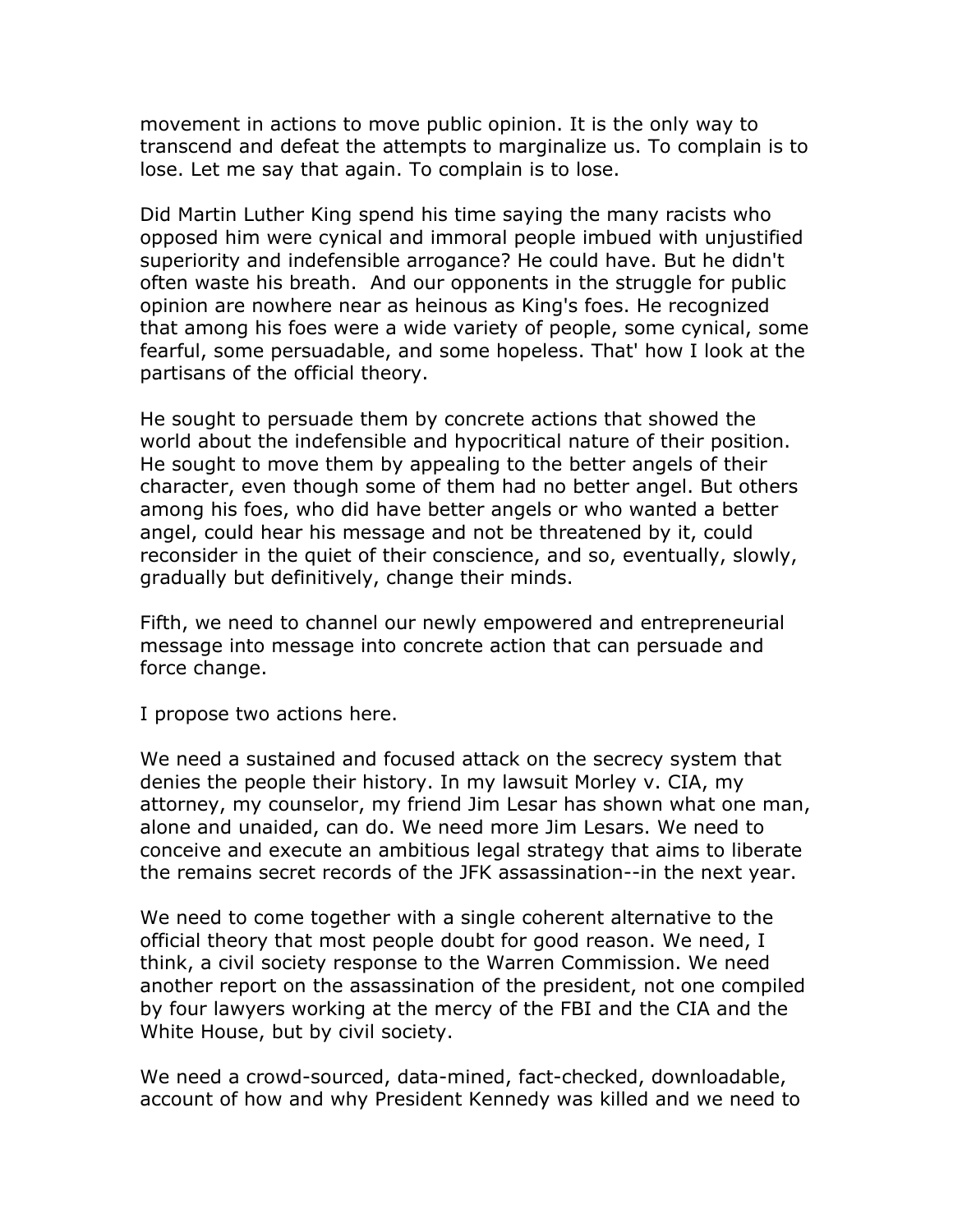be able to publish it on multiple platforms, free of charge, on September 30, 2014.

That is a tall order. We are, by nature, a disputatious bunch. If we didn't have the courage of convictions we wouldn't be here. If we didn't like to argue, we would have given up by now. If we didn't defy consensus, we would be home reading Vince Bugliosi and mourning the death of Vincent Bugliosi. If we didn't think we were right all the time, we wouldn't take verbal shots at people who mostly share our beliefs. I've done that myself and its got to stop.

We have got to figure out a way to come together, to find common ground and that maybe our biggest challenge of all. To put aside our individual certainties in the service of a collective message that says to the American people: here is the story you have been waiting for. Here is the true story of why President Kennedy died in this city fifty years ago.

September 30 2014 is three hundred and eleven days from now.

Let's do what today's ceremony in Dealey Plaza did not: celebrate the life and legacy of John F. Kennedy. And in the morning, let's get to work.

Thank you.

22 November 2013 amended 3 December 2013

JFK Observations:

The official theory asks us to believe, the crime solved in all of its important aspects on November 25, 1963 before the Warren Commission had even been formed.

Conspiracy theories originated in the circumstances of the crime, long before there were any conspiracy theories in circulation.

A lot of implausible JFK theories and the notion that one man alone was responsible is one of them.

Most JFK conspiracy theories are wrong and many are absurd. That